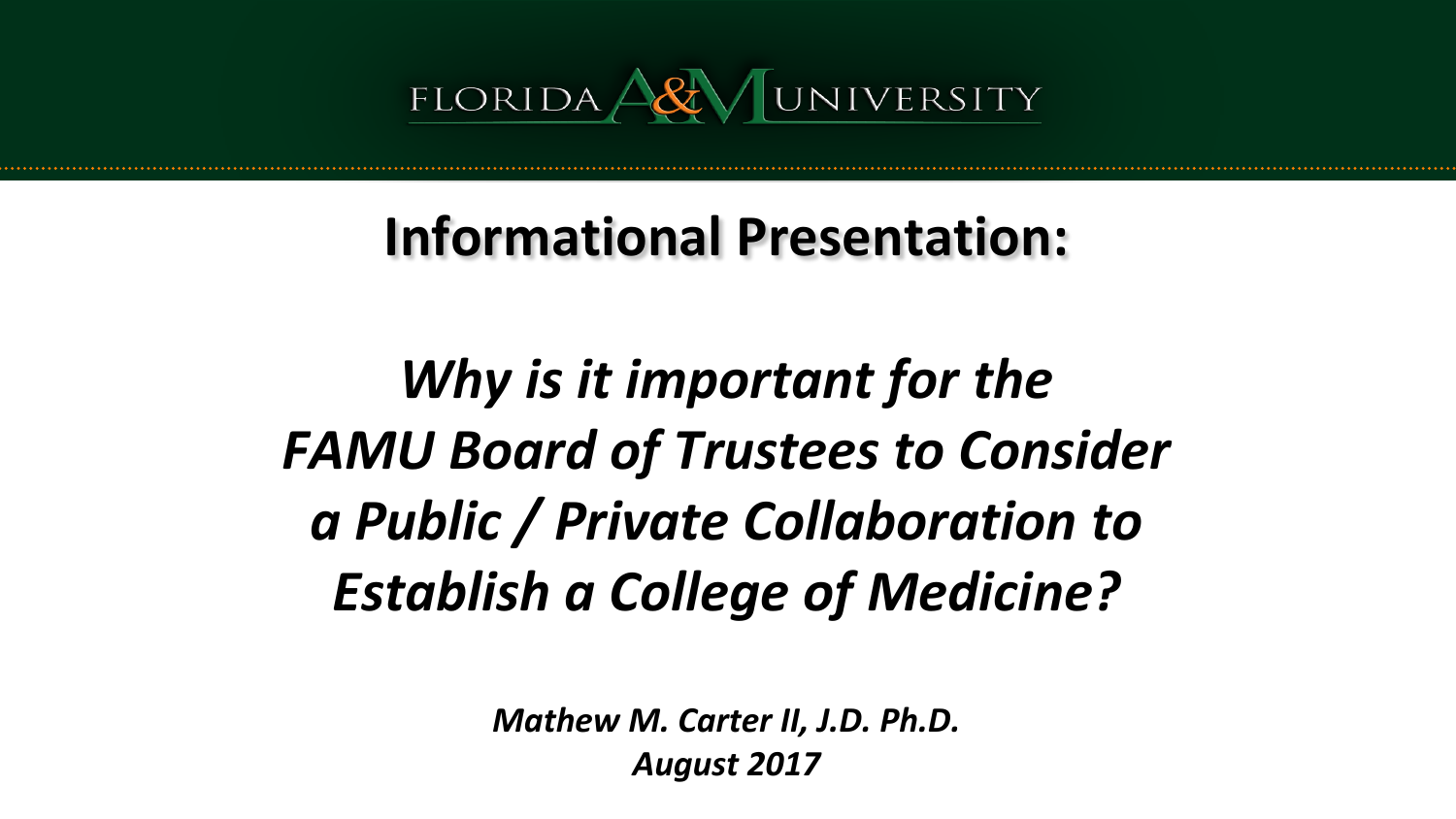

#### **Purpose**

**To provide an in depth overview for the FAMU BOT regarding the need to consider the establishment of a new public/private partnership to create a new Osteopathic medical school at FAMU.**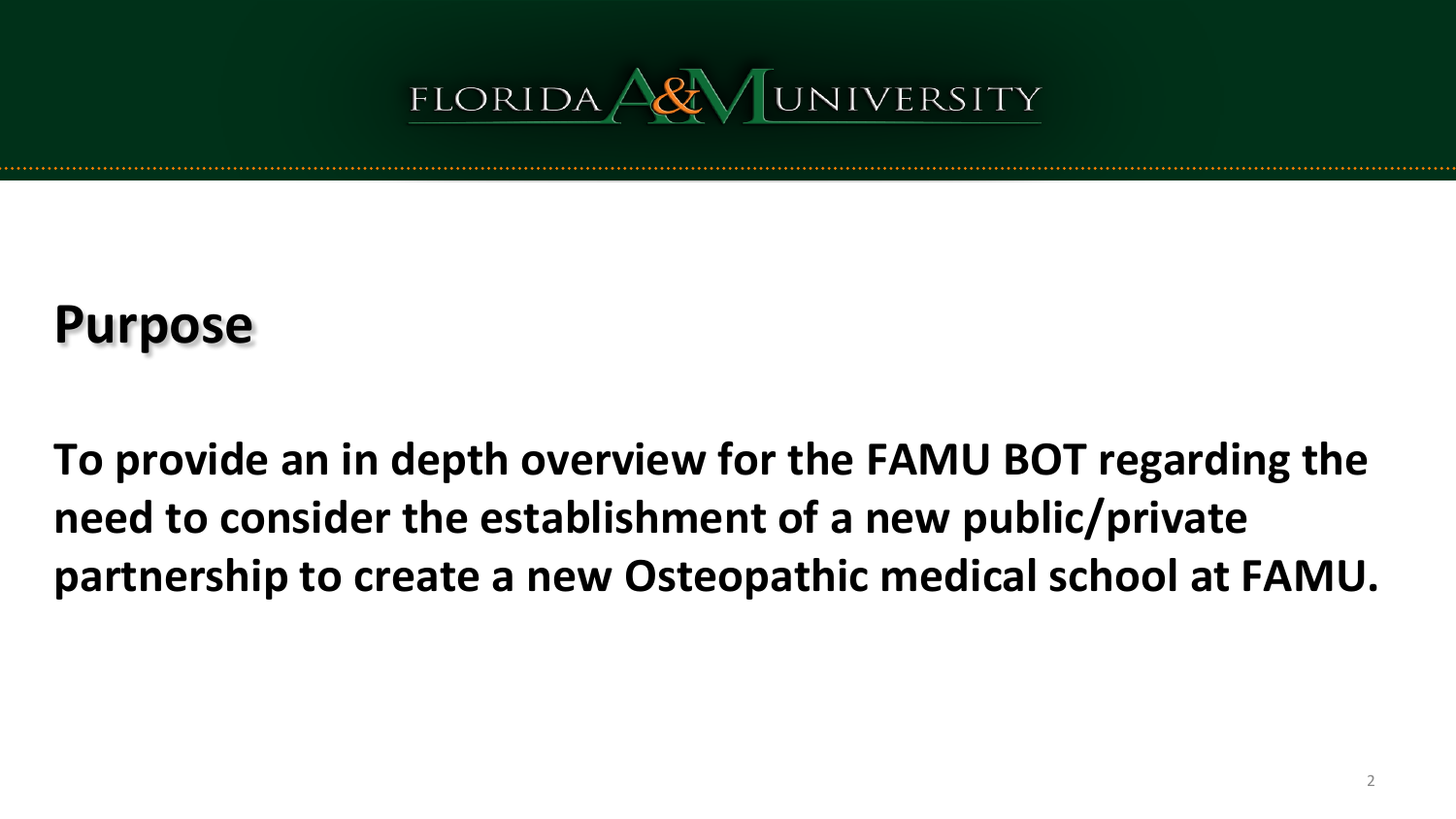# **Why is it important for the FAMU BOT to Consider the VCOM @ FAMU Public / Private College of Medicine Opportunity?**

**The current PERFORMANCE METRIC Chosen by the Florida A & M University Board of Trustees involves increasing "The Percent of R & D Expenditures Funded from External Sources."**

**This metric reports the amount of research & development expenditures funded from federal, private industry and other (non-state and non-institutional) sources.**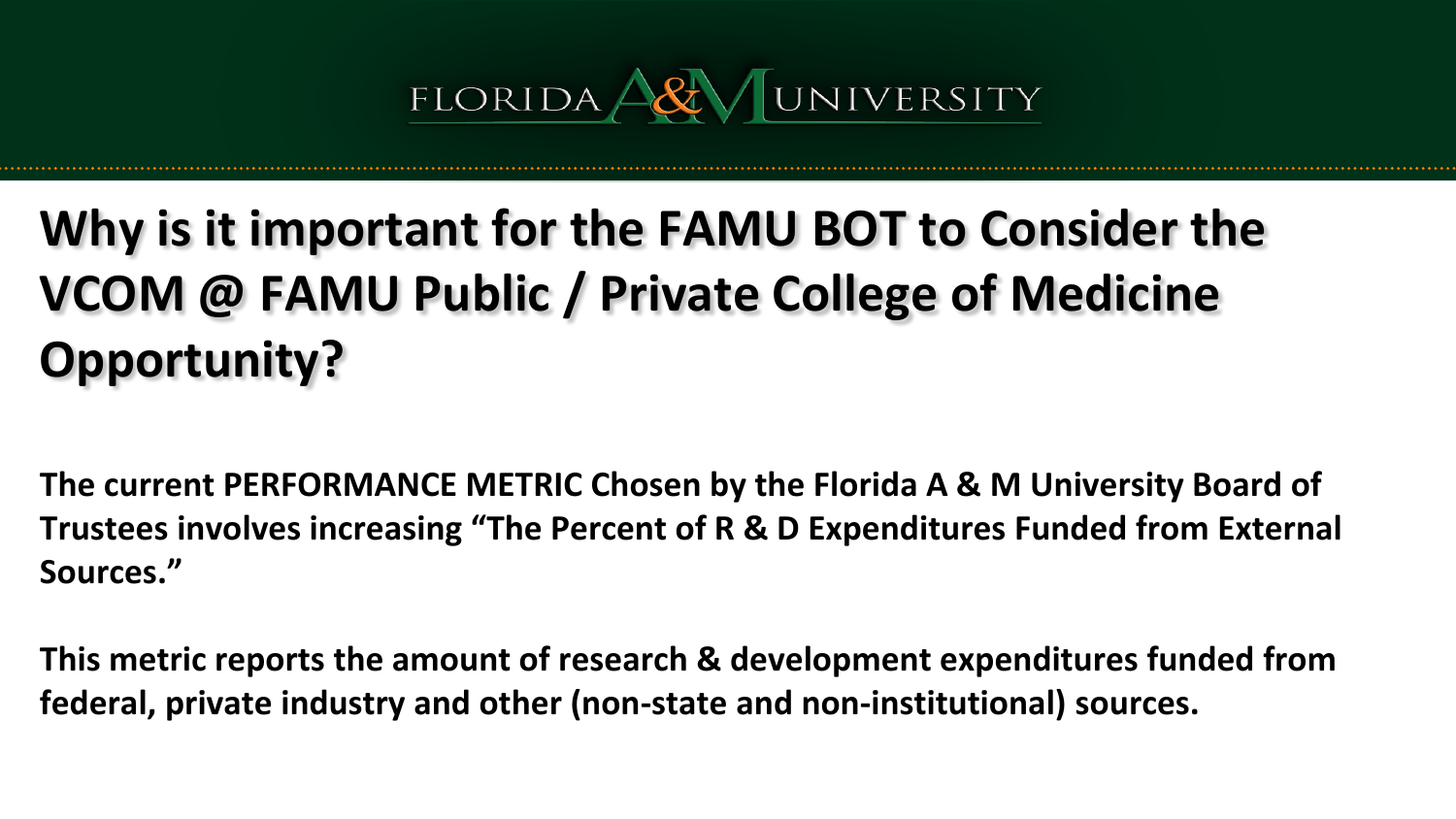#### **NATIONAL INSTITUTES OF HEALTH National Institute on Minority Health and Health Disparities FY 2016**

**Source of Funding** 

| FY 2014 Actual<br><b>Appropriation</b> | FY 2015 Enacted | FY 2016 President's Budget |
|----------------------------------------|-----------------|----------------------------|
| \$268,322 M                            | $$269,154$ M    | \$281,549 M                |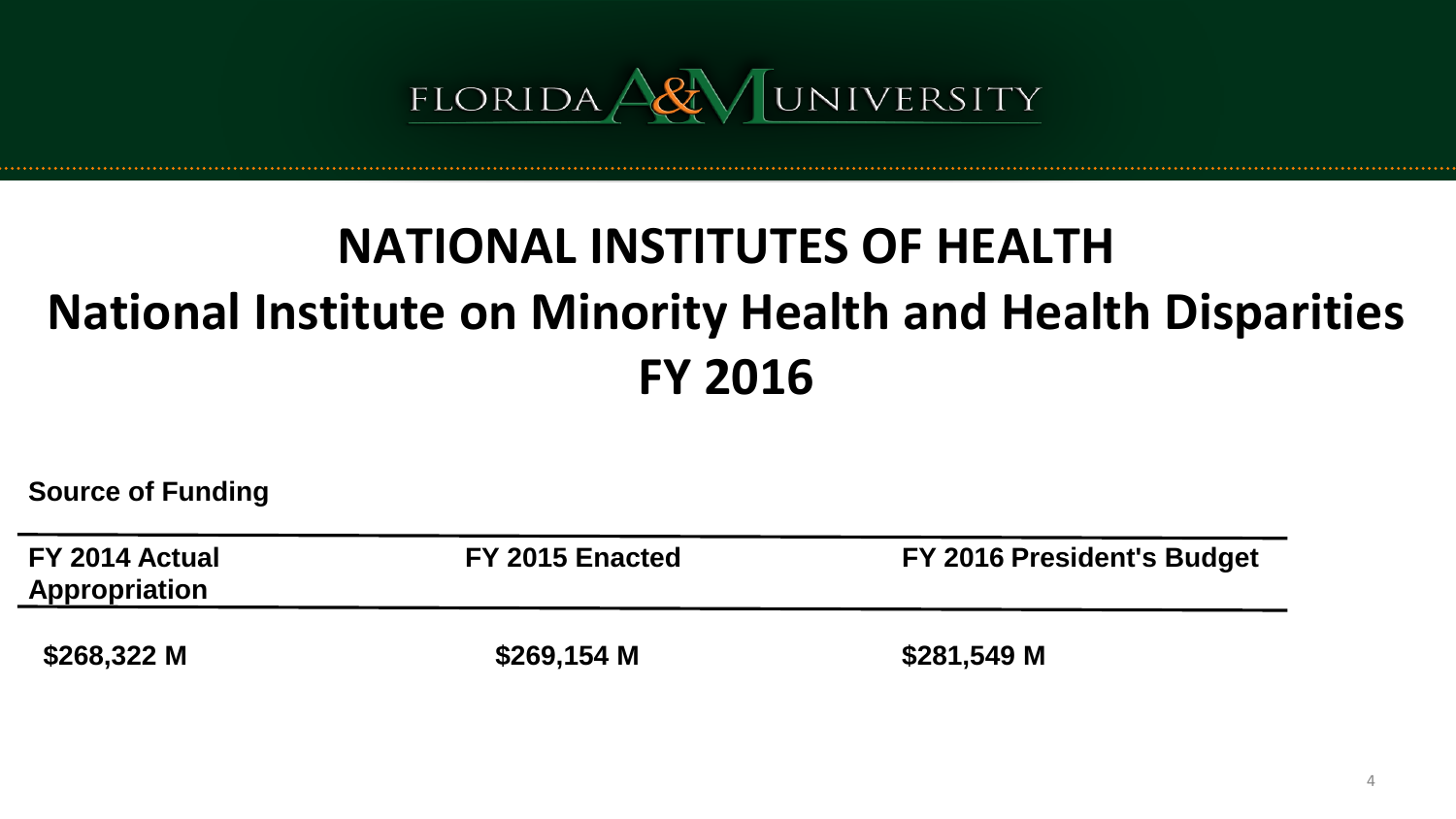#### **Current Physician Workforce – A Snapshot**

- *Recent Studies and Reports on Physician Shortages in the US***, October 2012, Center for Workforce Studies, Association of American Medical Colleges**
- *Supply/Demand Workforce Gap Analysis on Health-Related Programs as*  **Part of the Environmental Scan of the Board of Governors Health Initiatives** *Committee***, May 18, 2015**
- *The Future of Health Care in Florida: An Environmental Scan,* **September 2015, Conducted by the State University System of Florida Board of Governors**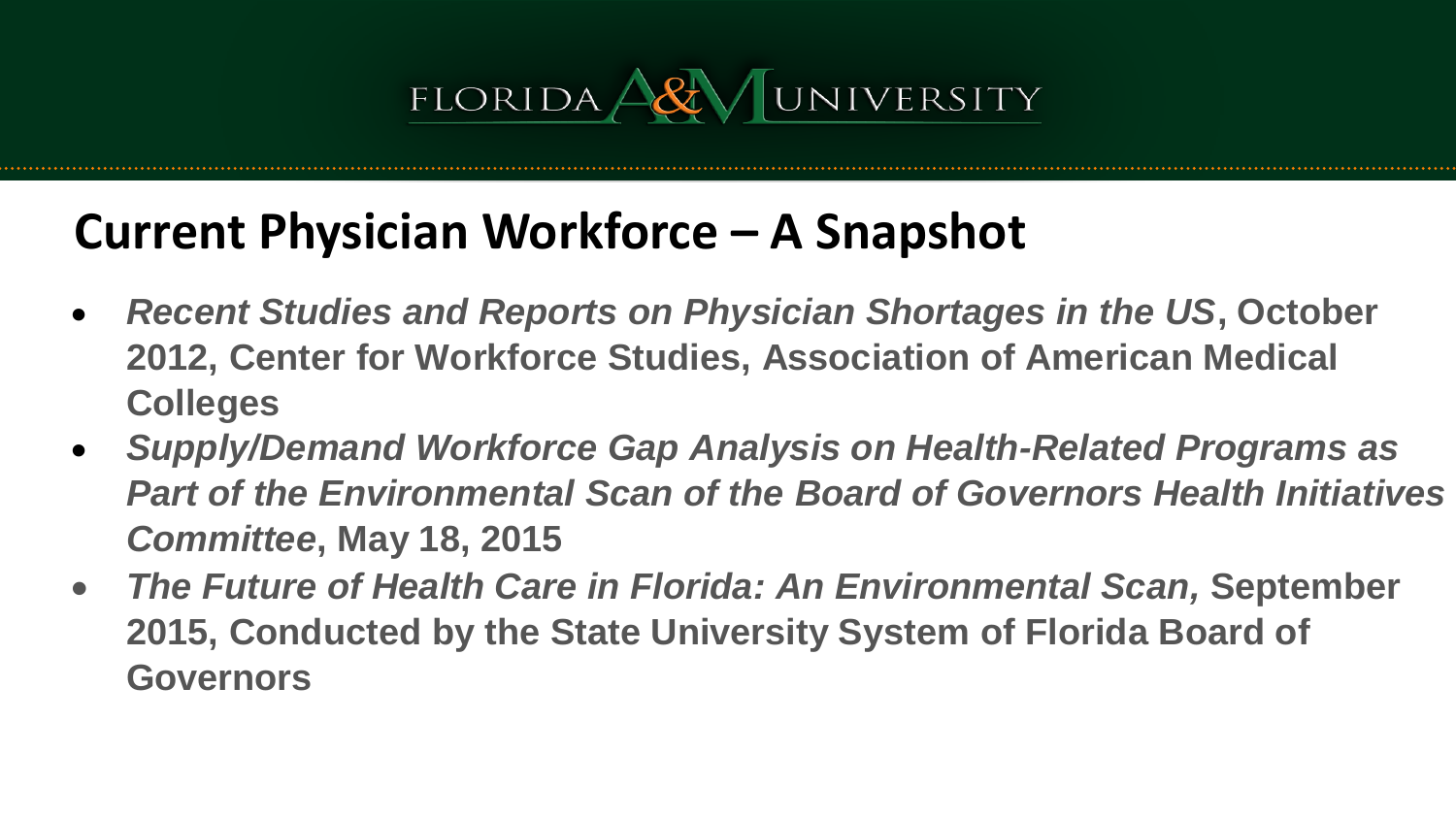

- *Recent Studies and Reports on Physician Shortages in the US* **(October 2012) Center for Workforce Studies, Association of American Medical Colleges**
	- o **In 2007 the Florida Legislature directed the Florida Department of Health to undertake a comprehensive evaluation of Florida's physician workforce and its impact on accessing quality care in the state.**
	- o **One of the report's recommendations for offsetting the physician shortage is to pursue a policy of creating and expanding medical residency positions in Florida.**
	- o **They also note that the physician workforce in Florida is predominantly white (66.57%) and male (77%) which is not representative of the population.**
	- o **An earlier 2005 report by the Board of Governors of the State University System of Florida, notes, "though data sources are conflicting on the exact number of physicians that will be needed, all agree demand outstrips production."**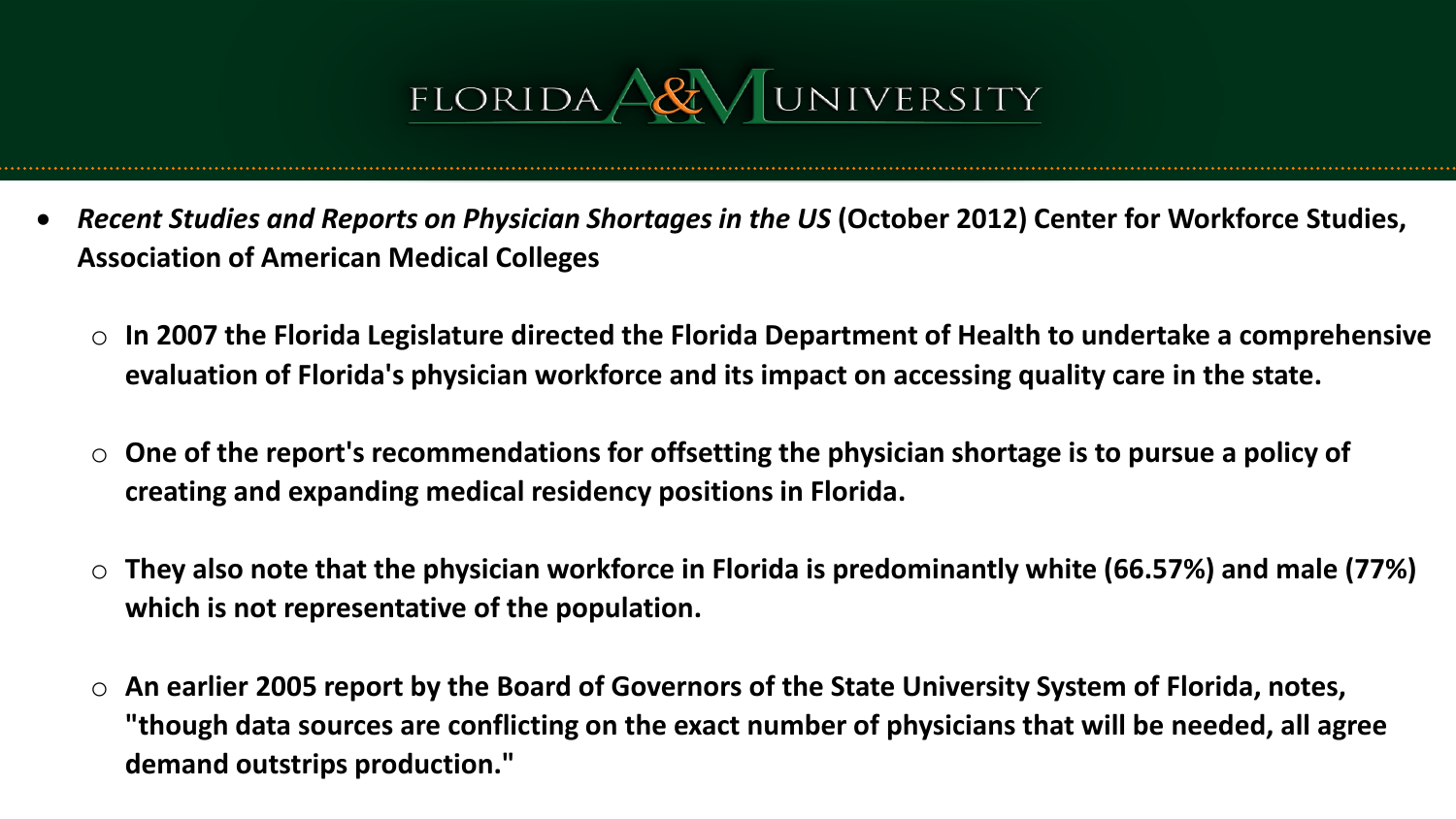

- *Recent Studies and Reports on Physician Shortages in the US* **(October 2012) Center for Workforce Studies, Association of American Medical Colleges - continued**
	- A quarter of Florida's practicing physicians are over 65 and only 10% are under 35.
	- o **Florida's population is projected to increase 60% by 2030 and the aged population is projected to grow by 124% in the same span which will dramatically increase demand for physician services.**
	- In 2006, the Florida Board of Governors approved the establishment of two new medical schools, **University of Central Florida (UCF) and Florida International University (FIU). Both schools opened for their inaugural classes in the fall of 2009 with 41 and 43 students respectively.**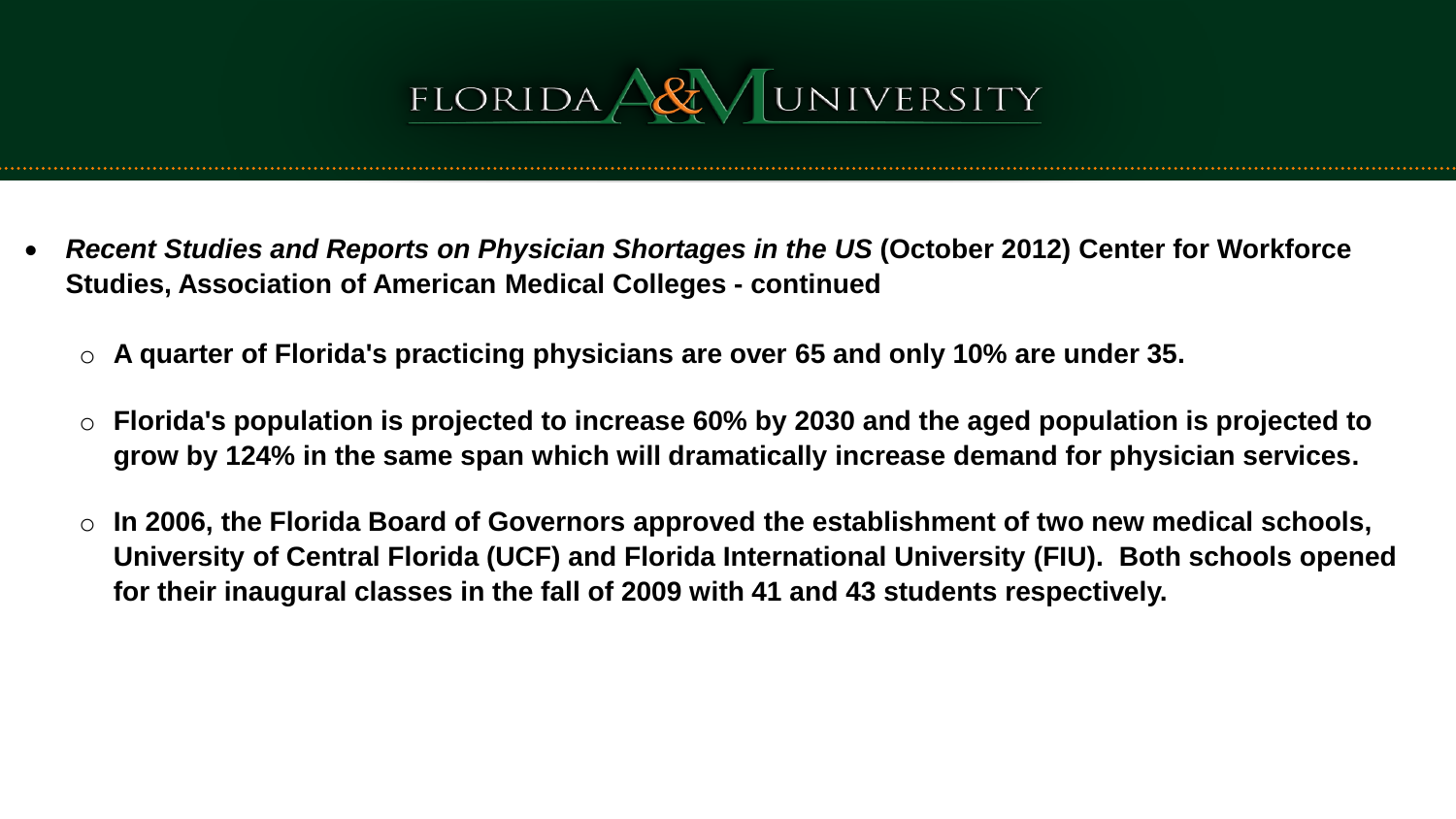- **Supply/Demand Workforce Gap Analysis on Health-Related Programs as Part of the Environmental Scan of the Board of** *Governors Health Initiatives Committee***, May 18, 2015**
	- o **Supply**
		- **Florida projects 1,934 annual openings for Physicians from 2014 to 2022.**
		- **Florida produced 975 new Medical School graduates in 2012-2013.**
		- **Thirty-four percent of the past five years of Medical School graduates were found employed in Florida within a year of graduation (likely employed and training as Medical Residents).**
		- **Florida issued 4,119 new Medical Doctor licenses and 608 new Osteopathic Physician licenses in 2014 (includes licenses issued to Florida graduates and in-migration); 2,127 with an in-state active Medical Doctor license and 415 with an in-state Osteopathic Physician license remain in Florida the following year.**
	- o **Demand**
		- **Demand for the occupation is estimated by the projected number of average openings for each year of an eight year period (2014-2022)**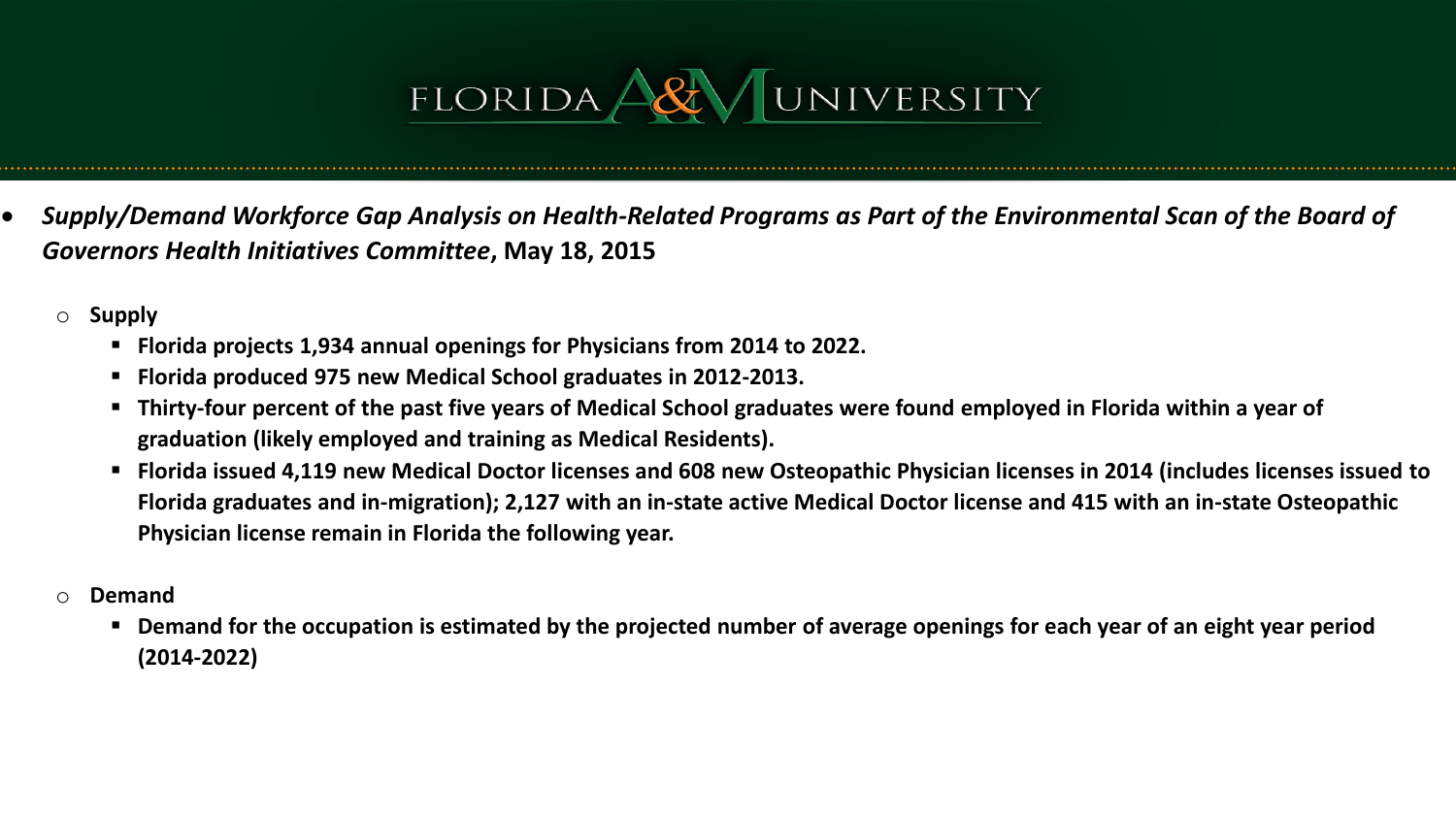- *The Future of Health Care in Florida: An Environmental Scan,* **September 2015, Conducted by the Florida Board of Governors**
	- o **The problem: Why Does Florida Need to Be Concerned about Its Health Care Future?** 
		- The future of health care is changing.
		- Unlike many states, Florida's population is projected to continue to grow—to approximately 24 million by the year 2030.
		- Those over 65 account for less than 10% of new Florida residents arriving in the last several years. In fact, more than 2/5s of them were under age 25, with different – but equally as important – needs for health care.
		- Another recent trend shows that more people about a decade away from retirement are moving to Florida.
		- Florida's population is also very diverse and health care needs and delivery to these groups can require specialized understanding and education.
		- The health care industry has a huge impact on Florida's economy. In 2014, Florida's health care industry was estimated to account for a little under one million jobs (881,330 jobs) counting ambulatory health care services, hospitals, and nursing and residential care facilities.
		- Health Care industry occupations are projected to account for 23% of the growth in the state over the next 8 yearswith an estimated 200,000 new jobs. In 2014, new wages for Florida's health care industry totaled \$50 billion.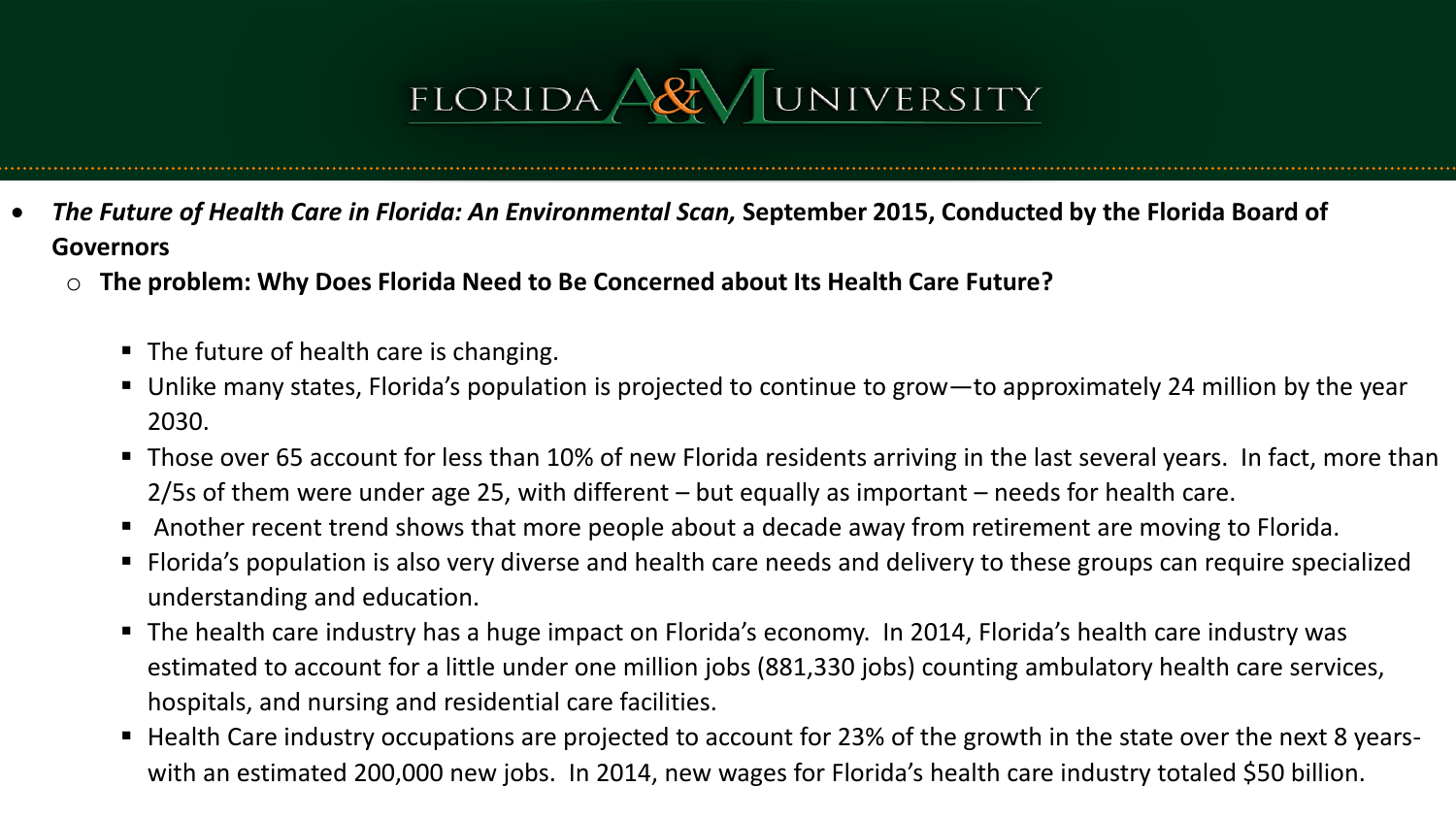

- *The Future of Health Care in Florida: An Environmental Scan,* **September 2015, Conducted by the Florida Board of Governors**
	- o **How Can Florida's State Universities Help?**
		- To better align higher education's health programs with Florida's changing demographic, geographic, and environmental factors, the Board of Governors created the Health Initiatives Committee.
		- During 2014-2015, the Board of Governors Health Initiatives Committee undertook an environmental scan to assess the status of health care in Florida – and to proactively prepare the 12 state universities to better meet the future needs of Floridians regarding health care.
		- The results of the 2014-15 Environmental Scan identified key take always regarding health education, health care delivery and health related research.
		- If Florida is to effectively respond to the future health needs of an estimated 24 million persons by 2030, its state universities need to align bachelor's and graduate degree production with the projected needs of the health care workforce given pending changes in population and practice.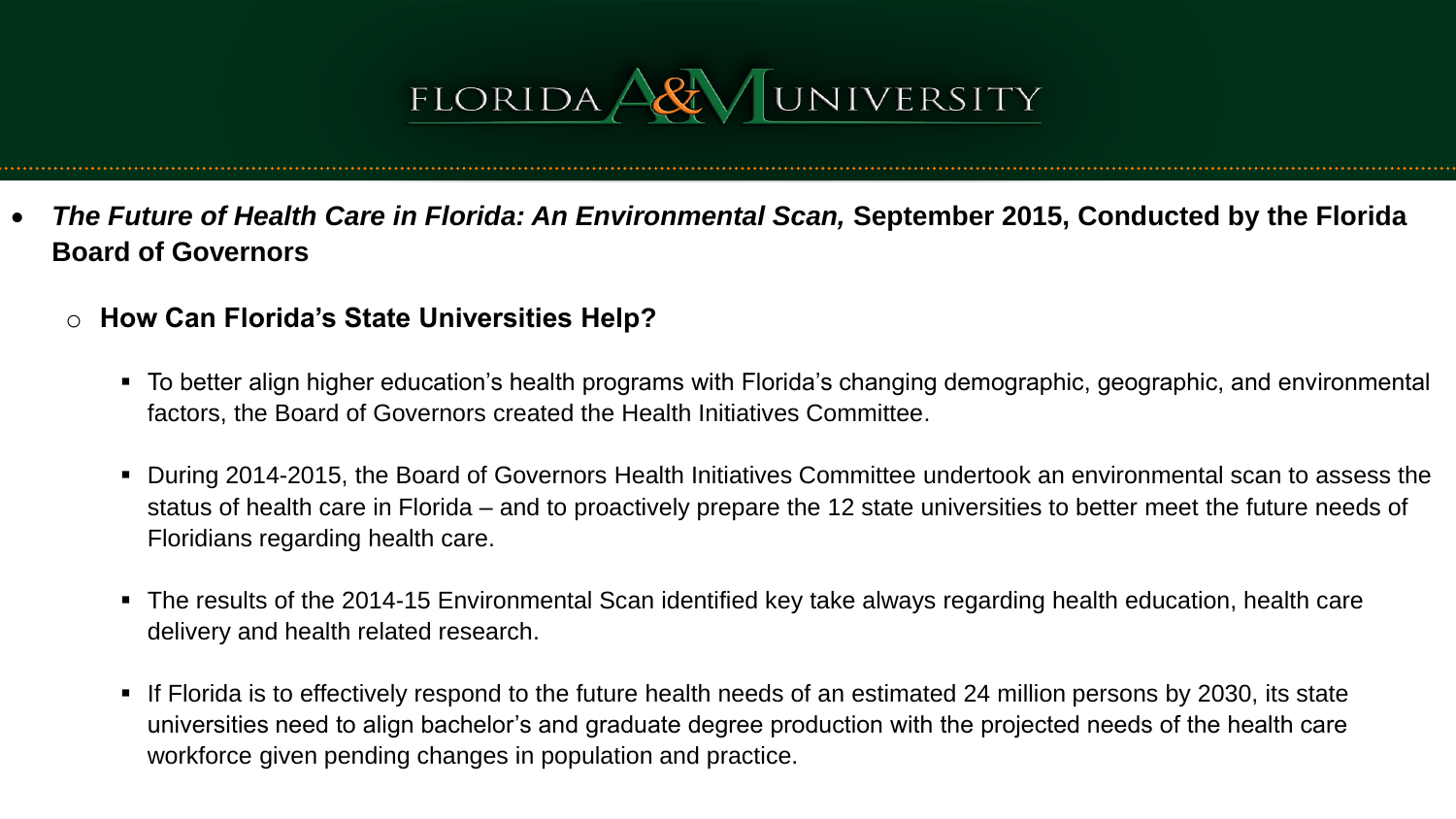*The Future of Health Care in Florida: An Environmental Scan,* **September 2015, Conducted by the Florida Board of Governors**

#### o **Are we Producing Enough of the Health Care Professionals that Florida Will Need in the Future?**

- To answer this question, the Board of Governors undertook a "gap analysis" of Florida's future workforce needs in health care, which examined "demand" by occupations and "supply" by education program. This gap analysis used accepted forecast methodology for labor, including adjustment factors by the U.S. Bureau of Labor Statistics that takes into account expected occupational change and retirements, total annual openings that includes new job growth and job replacements due to retirements of separations from the labor force.
- Among the 21 occupational groups presented in the (Gap Analysis) report, Florida will definitely face a shortage of nurses and physicians. Regarding physicians, this bottleneck to meeting the demand in Florida is most likely based upon a lack of available residences, which is required and critical part of any physician's training.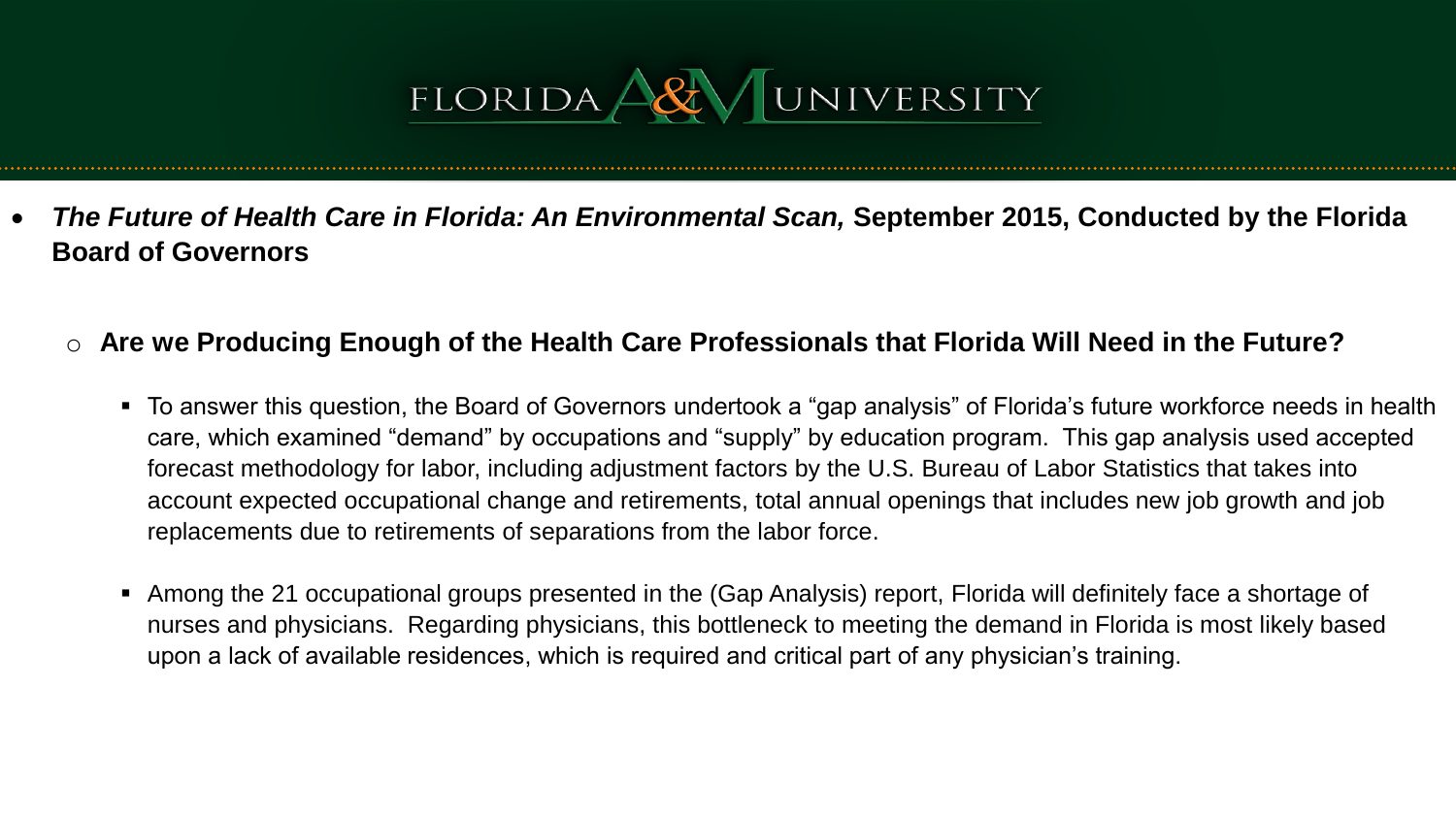

- *The Future of Health Care in Florida: An Environmental Scan,* **September 2015, Conducted by the Florida Board of Governors**
	- o **Research in Health: What Do We Need to Know for Florida's Future?**
		- While State University System's health-related research is a vast enterprise with great strengths, it has the potential to become even stronger. The "Three F's" – Funding, Faculty and Facilities – present both challenges and opportunities.
		- A Survey of the 12 State Universities revealed the following:
- Funding for research is becoming increasingly competitive.
- The SUS clearly has stellar faculty working in health-related areas. But more must be done to recruit faculty where they are most needed and to retain the best faculty.
- Although the SUS has some state-of-the-art facilities, universities have pressing needs for new and updated facilities in critical research areas.
- Universities collaborate on health research and are seeking new ways to do even more.
- Florida's State University System is currently exploring ways to build a shared computing system that allows researchers to easily collaborate, store enormous quantities of data securely and be more competitive for federal grants.
- This data infrastructure would allow Florida to be a destination for clinical research, comparative effectiveness research, and implementation science.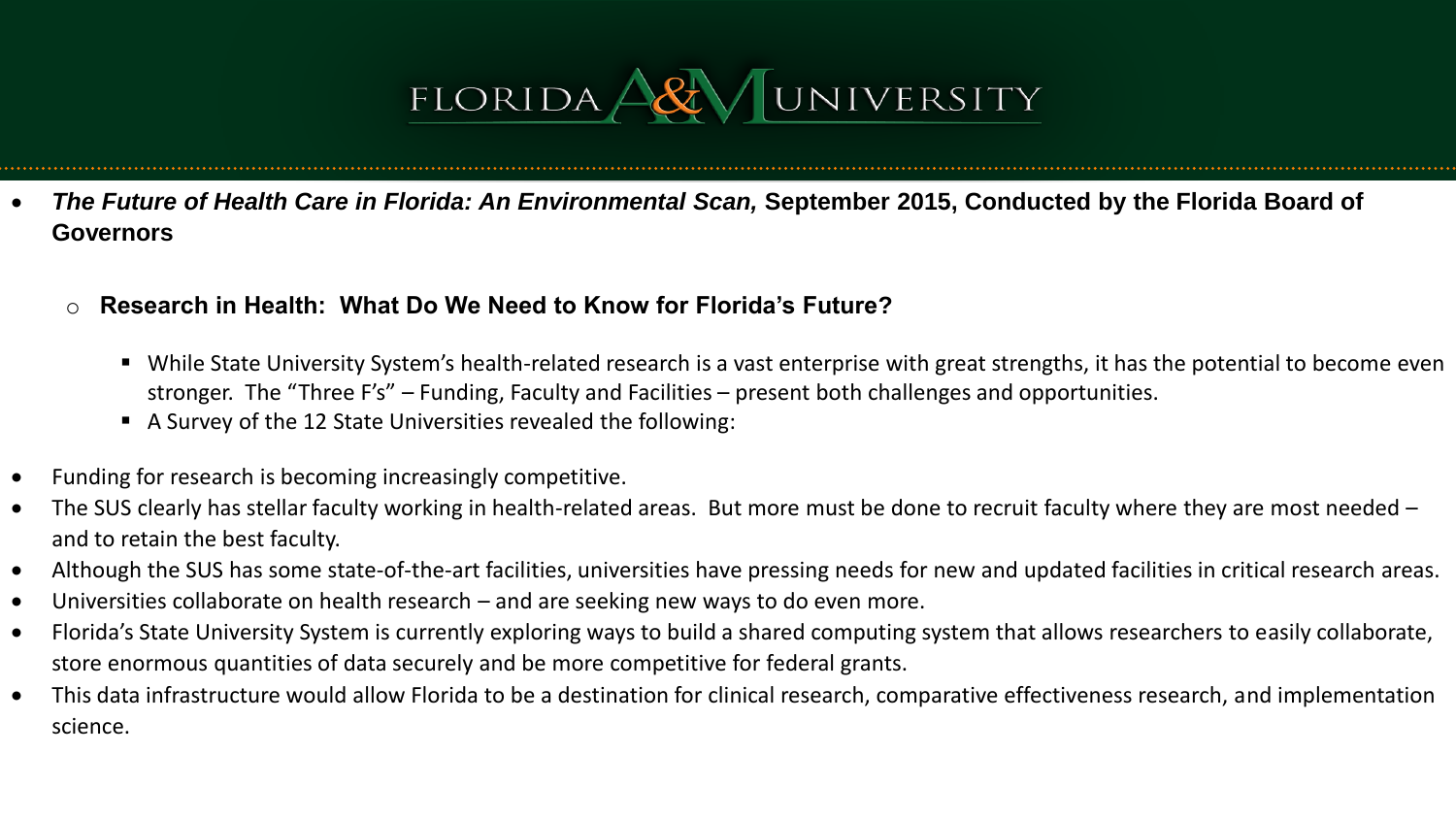- *The Future of Health Care in Florida: An Environmental Scan,* **September 2015, Conducted by the Florida Board of Governors**
	- **An Environmental Scan conducted by the Florida Board of Governors**
		- Florida's universities are also exploring ways to promote technology transfer of the results of their research.
		- The challenge most often articulated was the absence of seed capital and proof-of-concept funds for prototypes and pre-clinical drug developments.
		- Florida's universities identified over 25 research areas in health which were unaddressed or not adequately addressed, including neuroscience, disease prevention/healthy lifestyles, **health disparities among minorities**, obesity, geriatrics, early and middle childhood education, mental and behavioral health, autism, and genomic and personalized medicine.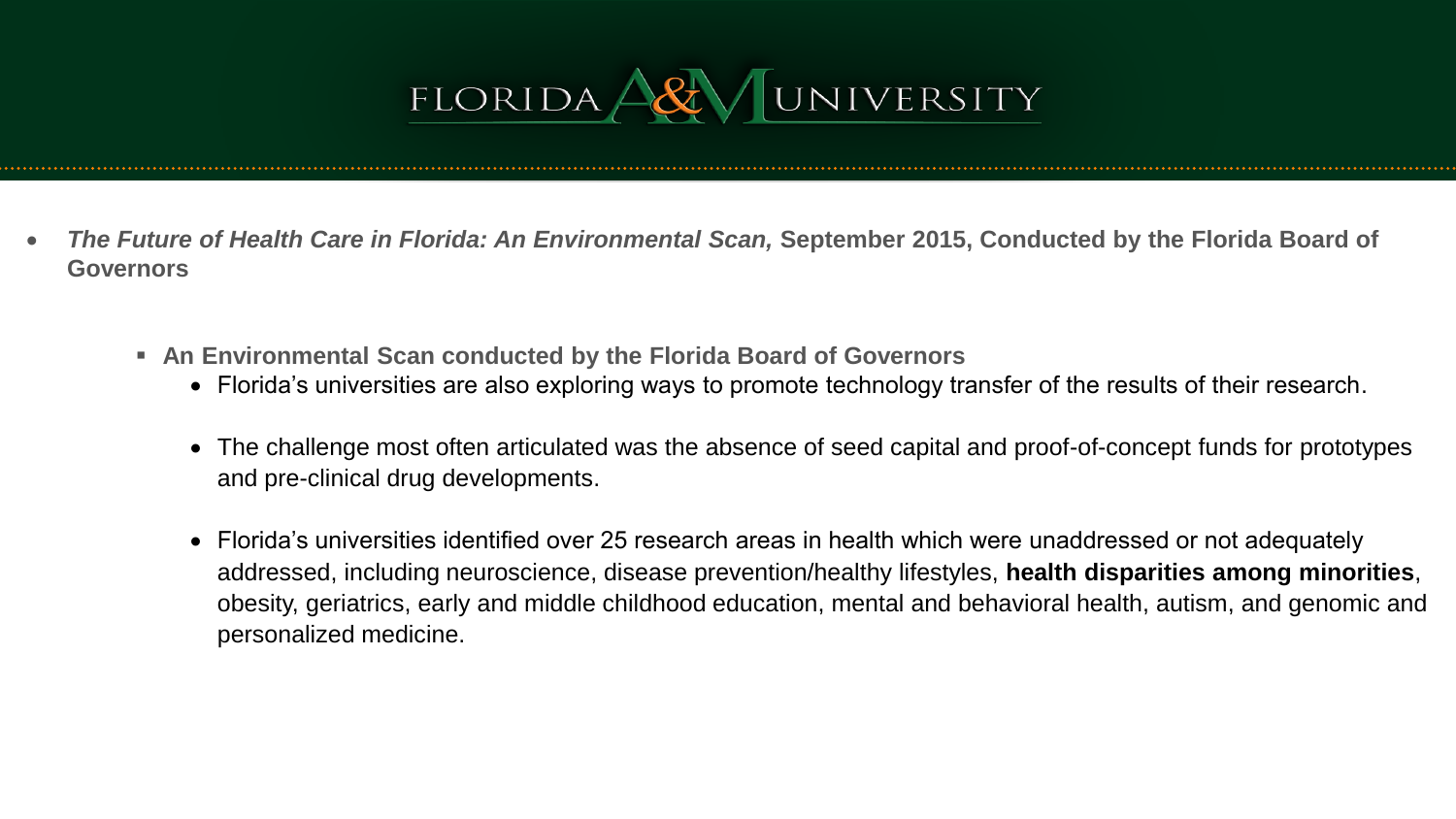

- **How is Health Care Delivery Changing?**
	- o **New trends, such as telemedicine and genomics, hold the promise of reaching more of the population, no matter where they live, and better attending to their needs.**
	- o **A review of the literature on emerging and evolving health care and a survey of Florida's state university Colleges of Medicine and Colleges of Health suggest that there are at least five key trends:**
- **1. An increase in collaborative models of practice that require a patient-centered, team based approach**
- **2. A change in training settings from traditional hospital-based to community settings;**
- **3. A greater employment of physicians in practices owned or managed by hospitals or other organizations;**
- **4. An expanded role for Advanced Registered Nurse Practitioners, Physicians' Assistants, and other health care delivery personnel other than physicians; and**
- **5. The emergence of personalized medicine and genomics.**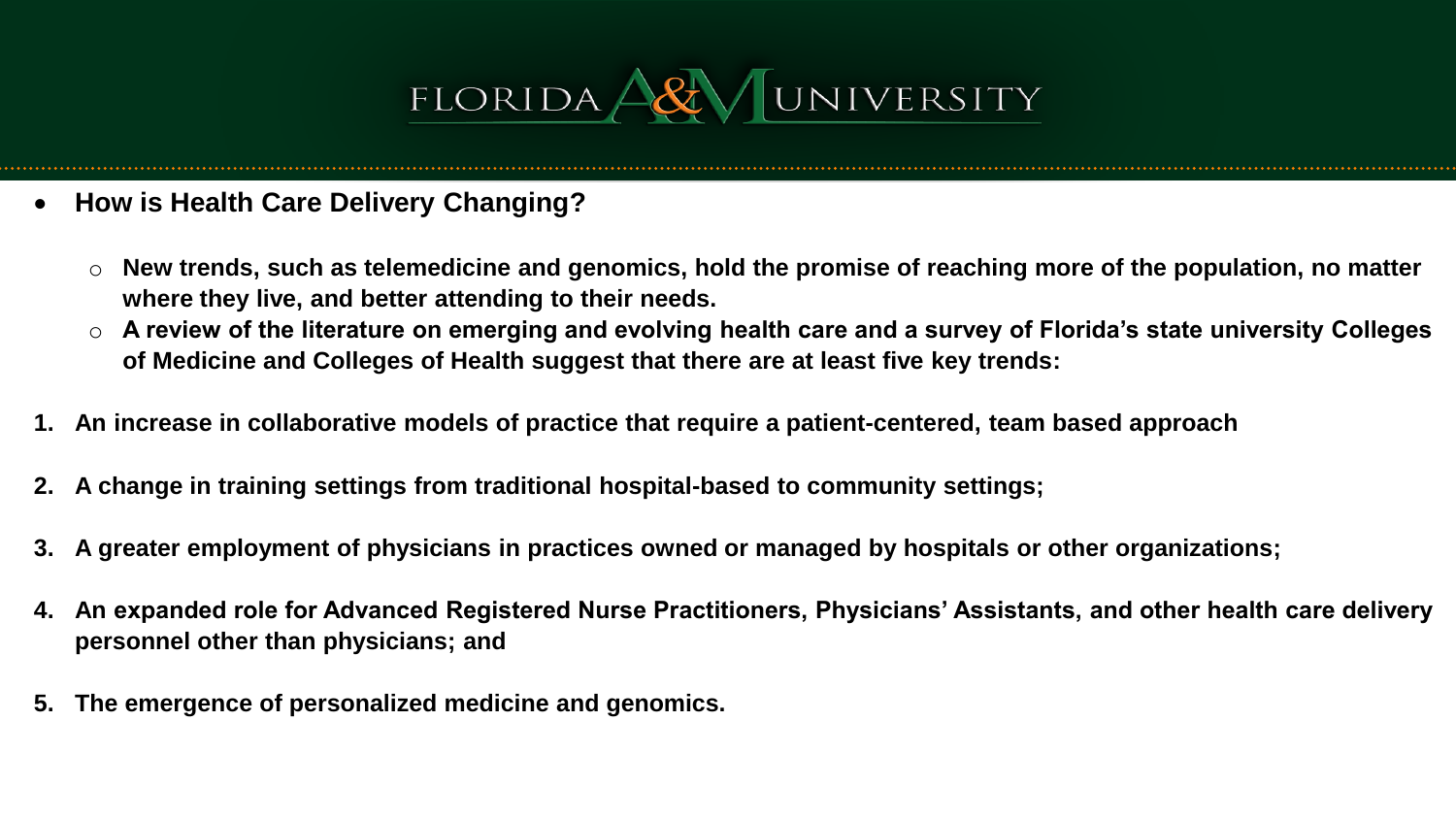

- **How is Health Care Delivery Changing?**
	- o **Advances in technology, the complexity and prevalence of chronic disease management, and the complicated health care reimbursement process have all led to the need for a more systematic approach to the provision of health care.**
	- o **More and more physicians are employed in practices owned and/or managed by hospitals, managed care organizations, or some other entity.**
	- o **An emerging emphasis on outcome-based reimbursement, on chronic disease management, and on a medical model that focuses on prediction and prevention, rather than "repairing" patients, is becoming evident.**
	- o **For the universities, these trends manifest themselves in terms of greater use of Electronic Health Records, the use of telemedicine, increasing opportunities for inter-professional/interdisciplinary training and care, new faculty practice plan development, and the expansion of primary and specialty care services.**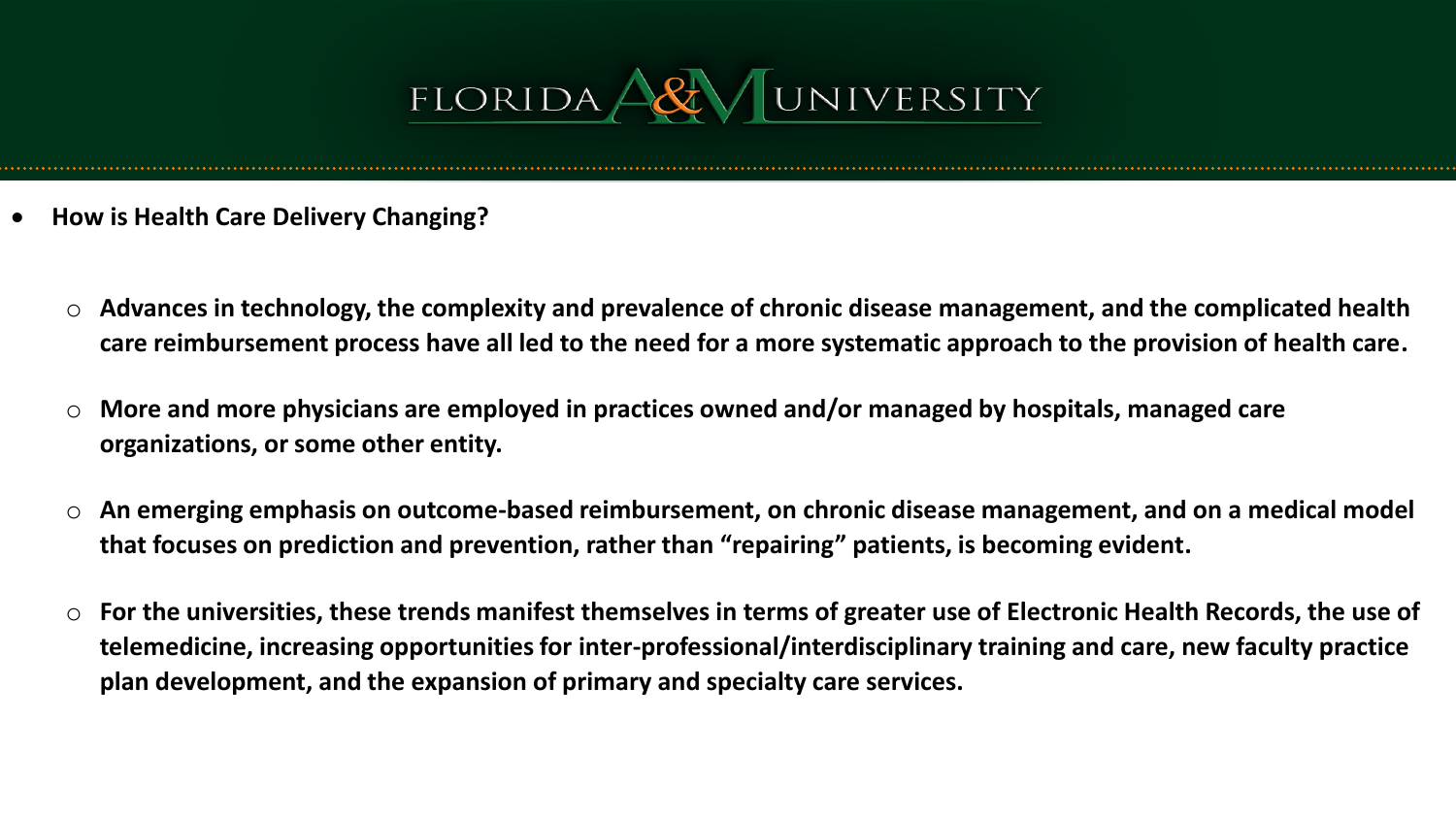

- **The Future of Health Care in Florida**
	- o When asked to describe the greatest areas of health care needs, the **#1 area most cited by Florida's universities was access to care.**
	- o Other needs included **preventive and acute health care services to the underserved**, mental health care/substance abuse services, primary and specialty care physicians, and population health.
	- o Barriers to delivery of health care most frequently cited by Florida's universities include lack of adequate numbers of clinical faculty, increased workload requirements, Graduate Medical Education funding, and the availability of preceptors for health care programs.
	- $\circ$  Critical health care delivery areas that Florida's universities are unable to adequately address include mental health, **access to affordable health care and physician shortages**, lack of residency programs, and care for the elderly.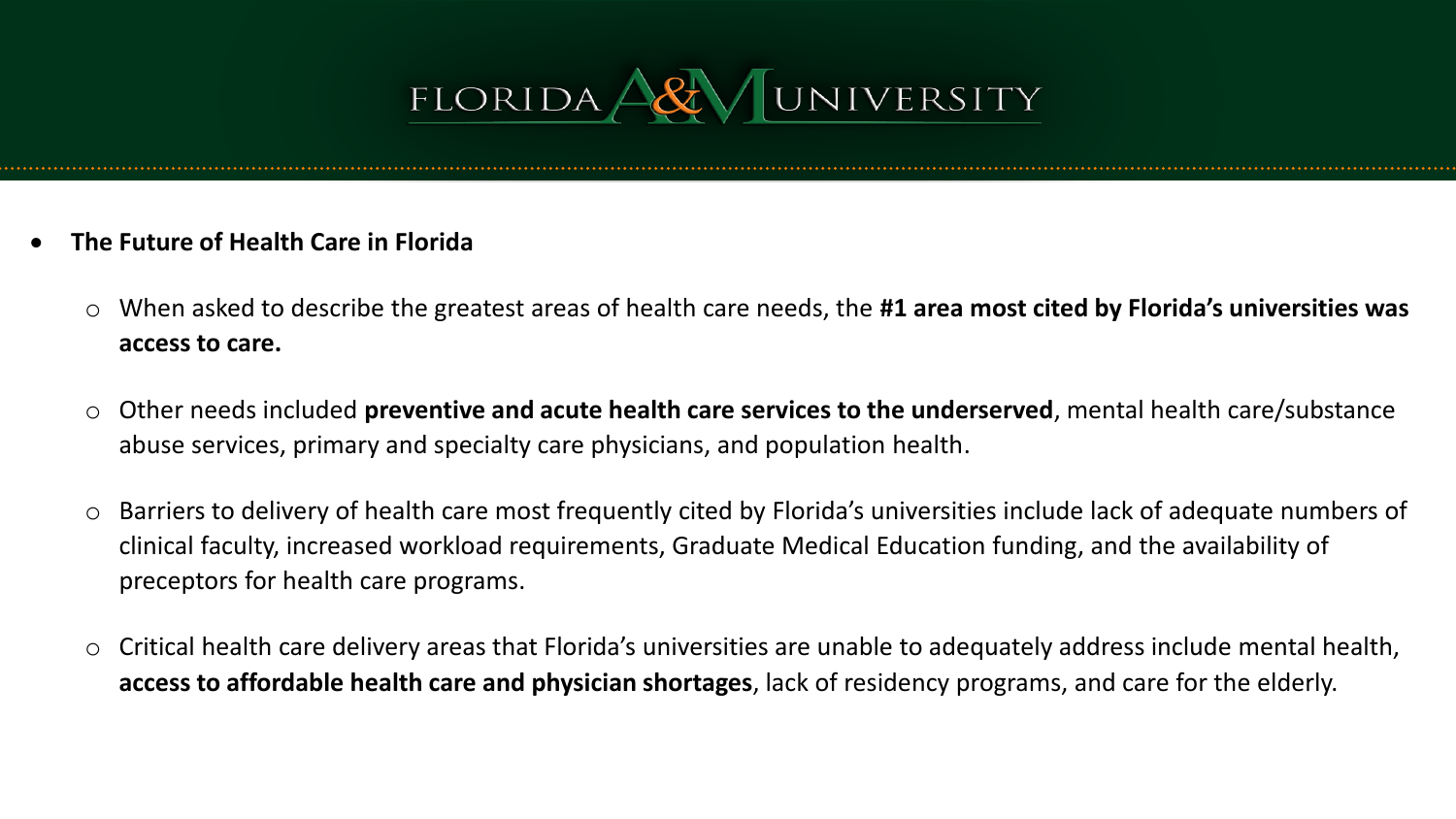

- **What Emerging and Evolving Trends Will Be Important in the Future of Health Care in Florida?**
	- o As part of its environmental scan, the Health Initiatives Committee and Advisory Group considered emerging and evolving health occupations that will require new skills and competencies in the health care workforce.
- **An Environmental Scan conducted by the State University System of Florida, Board of Governors**
	- o Florida will also **need graduates prepared for the practice of personalized medicine**, in subjects like Genetics, Pharmacogenetics, and Bioinformatics.
	- o Pharmacogenetics may also be an emerging area where student and workforce demand will grow as new technologies are developed.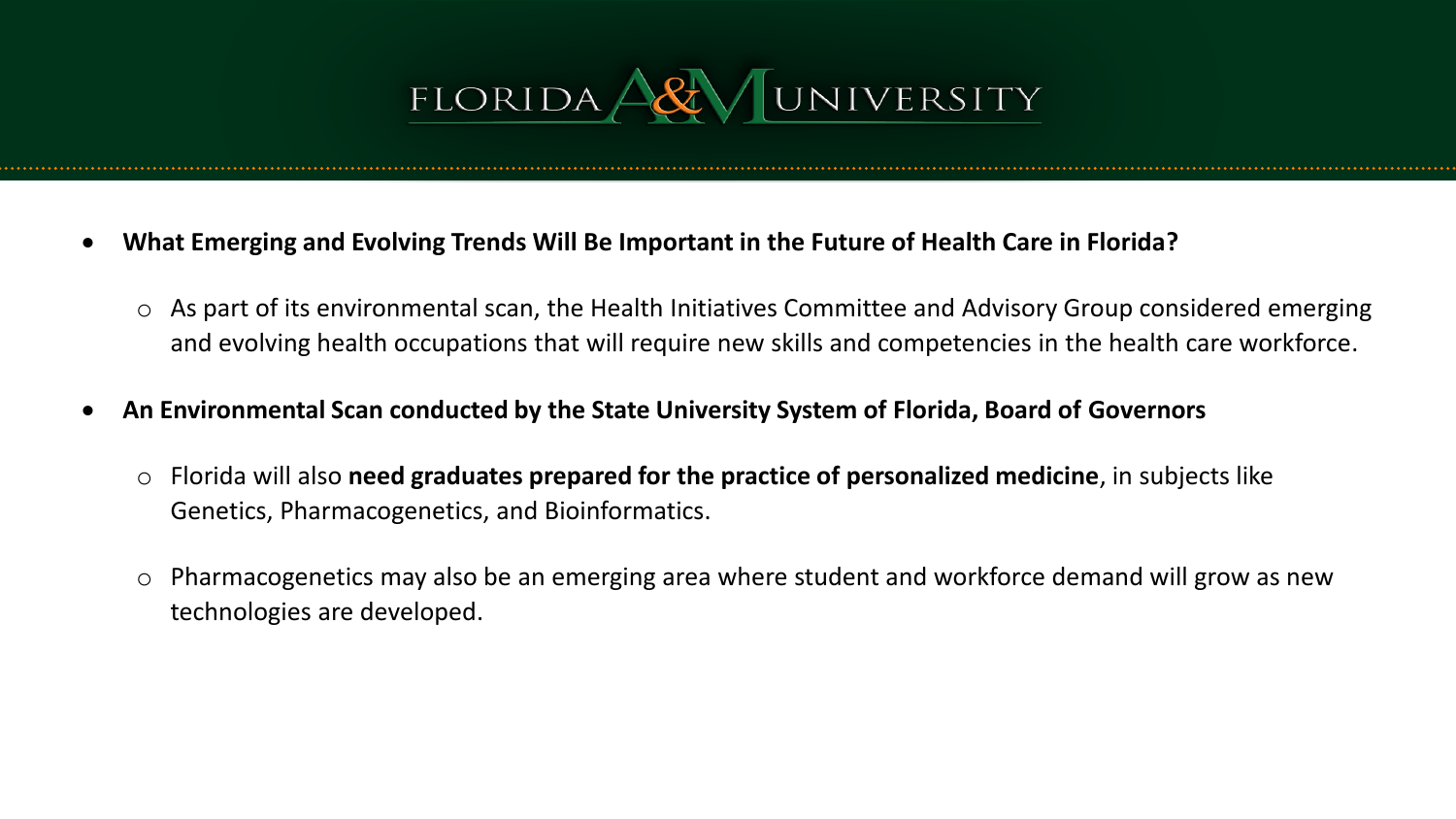

- **Where Do We Go from Here?**
	- o In Health Care Education, the State University System needs to focus on high-demand occupational areas that are clearly demonstrating a future shortage, especially physicians and nurses.
	- $\circ$  One of the best strategies for doing so is for Florida to establish a competitive program for universities to expand or grow new programs in these occupational areas.
	- o Regarding Health Care Education, **funding is needed for State University System programs to provide cutting edge educators, facilities, and equipment**; and to address the longstanding shortage of medical residency programs and slots in Florida.
	- o In Health-Related Research, the State University System has some stellar faculty, facilities, and research agendas.
	- o More needs to be done, however, to provide the infrastructure for the universities to add value by **ramping up collaboration amongst themselves and with other research entities**.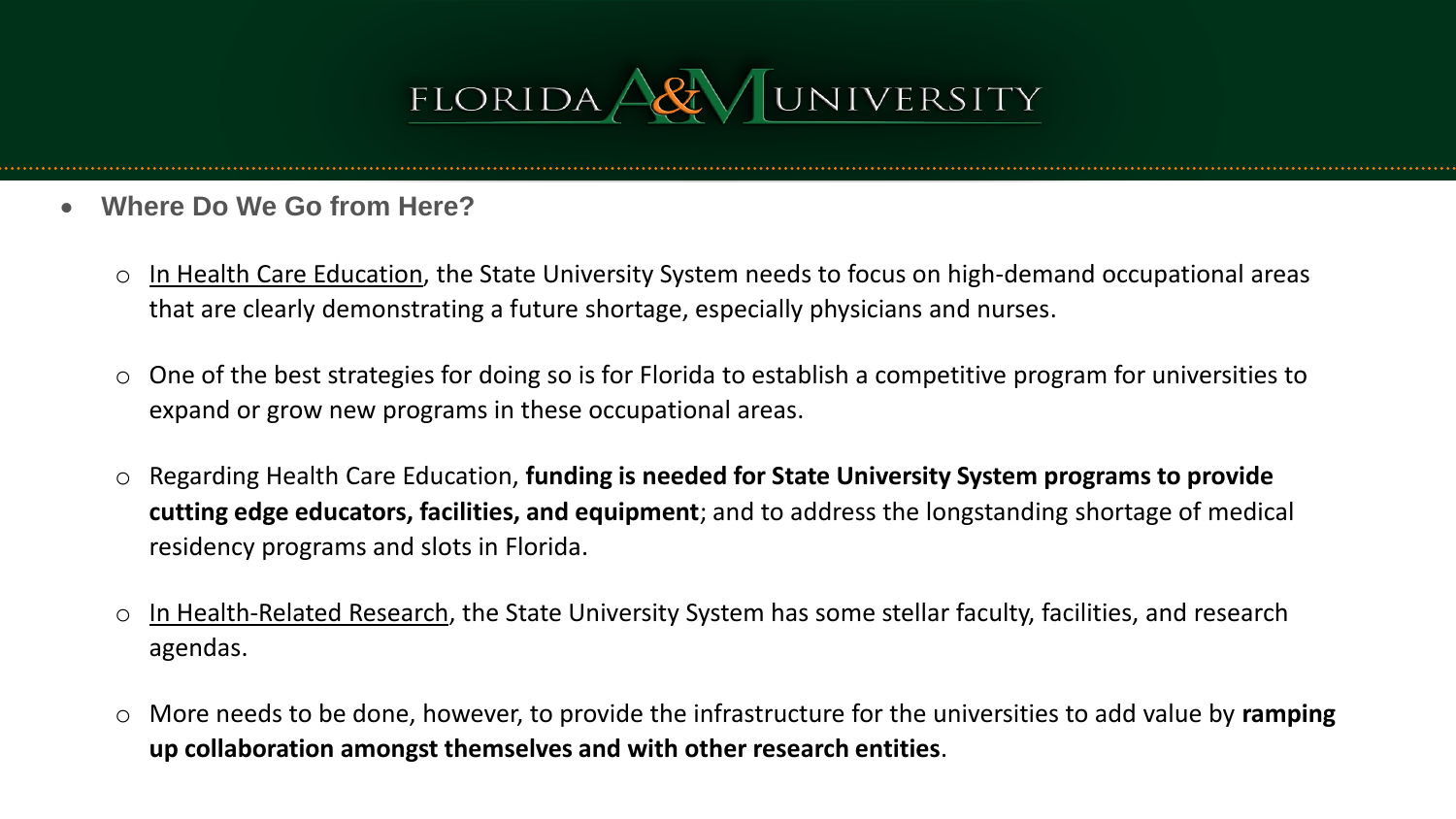

- **Where Do We Go from Here? (Continued)**
	- o Such **collaboration is a key mechanism for the State University System to effectively compete for major federal funding opportunities**.
	- o Here, a highly effective strategy has been the Centers of Excellence program, a competitive endeavor to create world-class research centers with one-time, non-recurring dollars.
	- o Since its inception in the early 1990s, the 11 State University System Centers of Excellence have returned \$523 million on an initial Florida investment of \$78.4 million.
	- o **An expanded investment in faculty, facilities, and state-of-the-art equipment would enable Florida to keep abreast of advances being made in the U.S. and internationally**.
	- $\circ$  The Centers of Excellence model would assist in making decisions about which investments should be prioritized..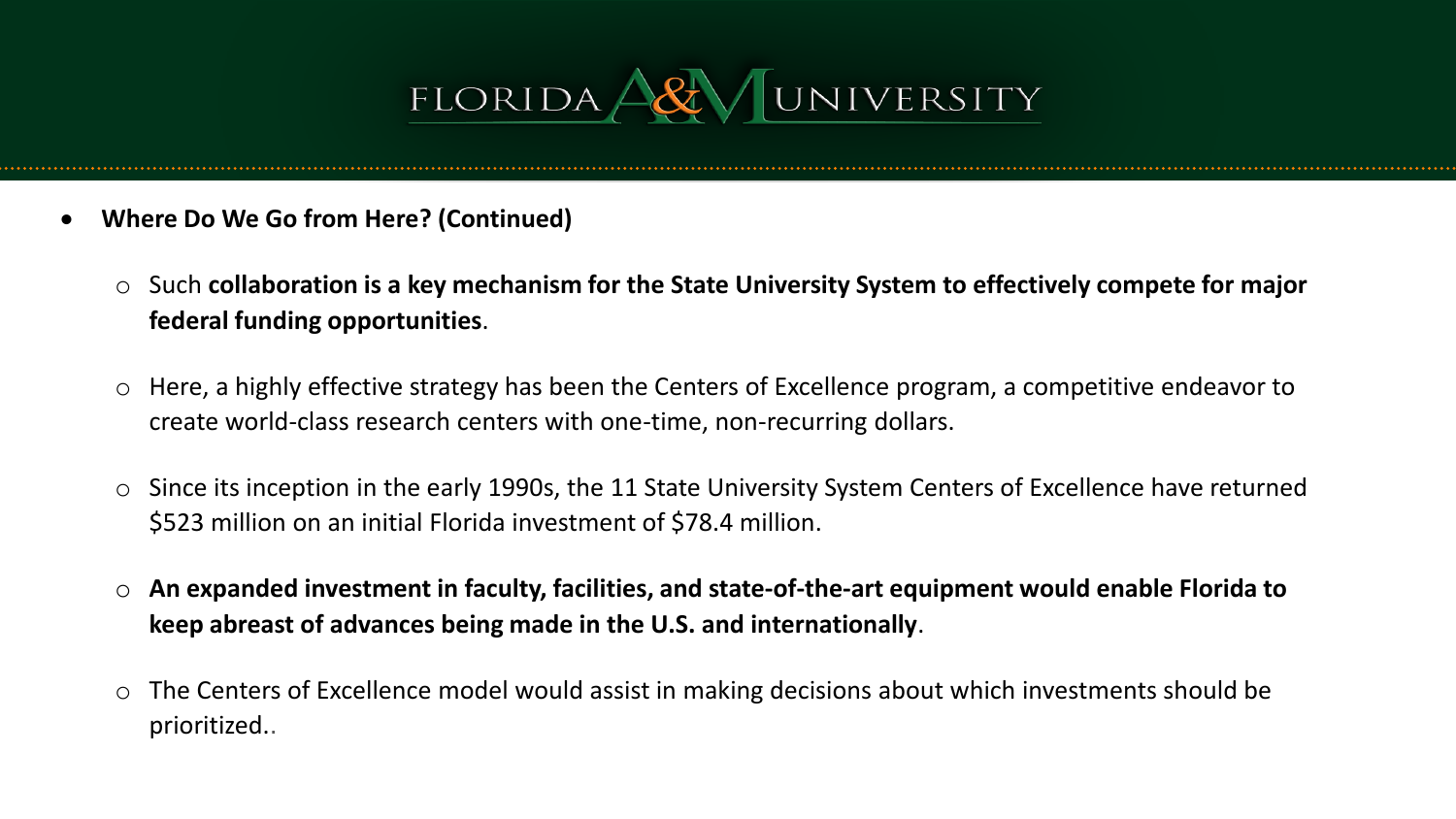

**Where Do We Go from Here? (continued)**

.

.

- $\circ$  In Health Care Delivery, Florida's expanding population will result in the need for state universities to provide even more health care to patients-- beyond the 3 million patient visits they already are providing.
- o **More faculty are needed, along with new and improved facilities, and state-of-the-art equipment**.
- o Community-based programs, preventive medicine, telemedicine, pharmacogenetics and other emerging trends in health care delivery can **help Florida better address the unique health care needs of underserved and rural segments of its diverse population**.
- o It is imperative that the state universities are enabled to provide solutions to the challenges ahead so that all Floridians have the health care they need and deserve.